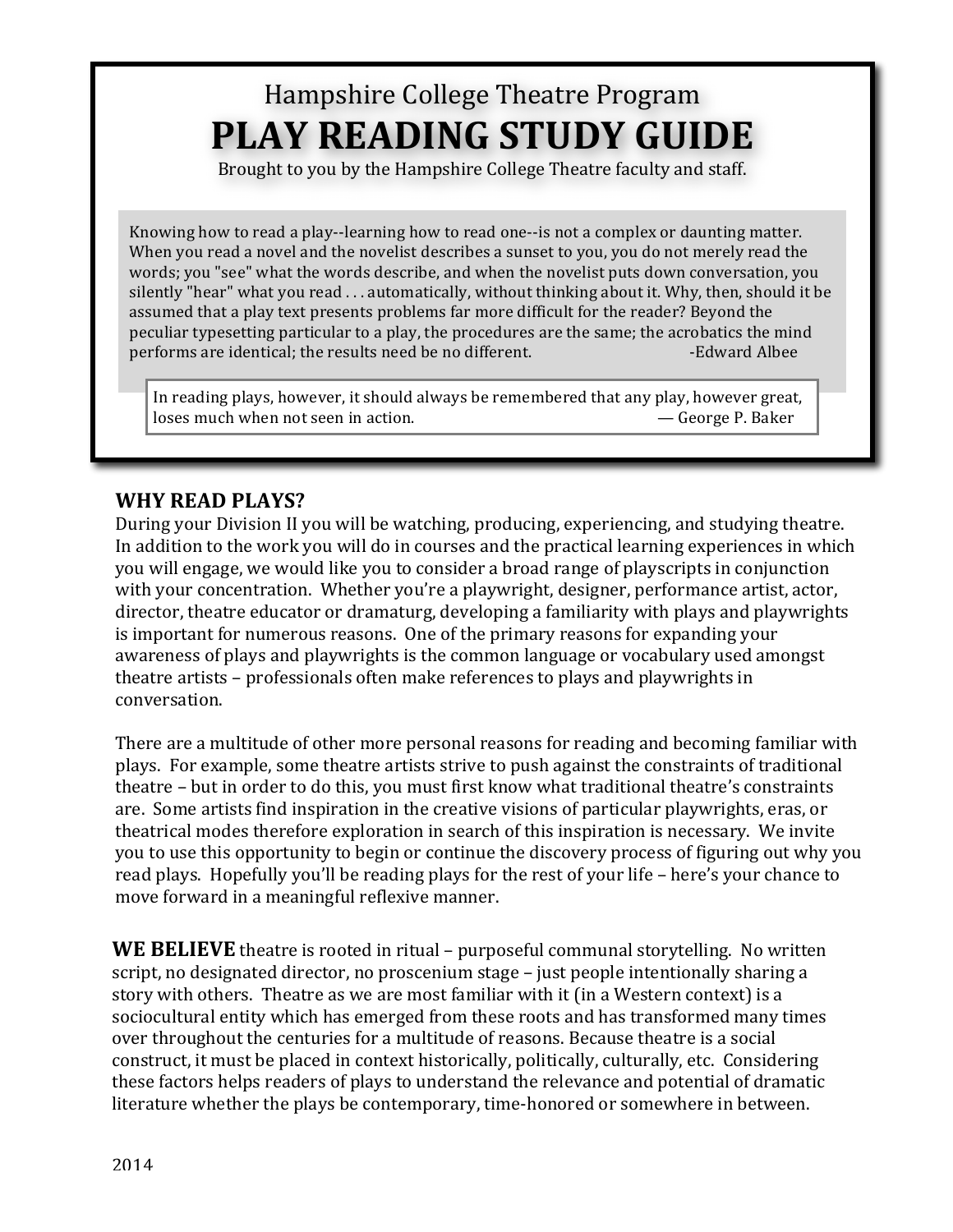### **THE IUMPING OFF POINT**

On pages 2 and 3, you'll find categories containing a number of playwrights. Your job is to peruse this list, choose familiar and unfamiliar names (If you don't see a name, category or area (i.e. performance art) you wish to explore, negotiate substitutions with your committee\*) and consider these works via a critical lens. Pages 3 and 4 include questions and ideas to help guide you through your reading and analysis of the plays you've selected. For each play, write a response answering one of the questions posed or posing questions raised during your reading. In the end, you should have responses for 10 different plays representing at least 7 different categories to include in your Division II portfolio.

\*We highly recommend your play reading be a part of an ongoing conversation with your committee. They may offer suggestions for particular plays or playwrights to read or they may direct you to related resources.

| FIRST HALF OF THE 20TH CENTURY<br><b>Bertolt Brecht</b><br><b>Bernard Shaw</b><br>Susan Glaspell                                                                                                                                     | <b>Anton Chekhov</b><br>Luigi Pirandello<br>John Millington Synge                                                                                                                                                                        |  | 18th CENTURY<br>Voltaire<br>Elizabeth Inchbald<br>Oliver Goldsmith<br>David Garrick<br>Richard Brinsley Sheridan<br>Hannah Cowley<br>George Colman the Elder                                         |                                                                                                                                                                                                                                       |
|--------------------------------------------------------------------------------------------------------------------------------------------------------------------------------------------------------------------------------------|------------------------------------------------------------------------------------------------------------------------------------------------------------------------------------------------------------------------------------------|--|------------------------------------------------------------------------------------------------------------------------------------------------------------------------------------------------------|---------------------------------------------------------------------------------------------------------------------------------------------------------------------------------------------------------------------------------------|
| <b>AMERICAN PLAYWRIGHTS OF COLOR</b>                                                                                                                                                                                                 |                                                                                                                                                                                                                                          |  |                                                                                                                                                                                                      |                                                                                                                                                                                                                                       |
| Naomi Iizuka                                                                                                                                                                                                                         | David Henry Hwang                                                                                                                                                                                                                        |  | Migdalia Cruz                                                                                                                                                                                        |                                                                                                                                                                                                                                       |
| Jose Rivera                                                                                                                                                                                                                          | <b>August Wilson</b>                                                                                                                                                                                                                     |  | Spiderwoman                                                                                                                                                                                          | ELIZABETHAN/                                                                                                                                                                                                                          |
| Maria Irene Fornes                                                                                                                                                                                                                   | Ntozake Shange                                                                                                                                                                                                                           |  | <b>Tomson Highway</b>                                                                                                                                                                                | JACOBEAN:<br>William Shakespeare<br><b>Christopher Marlowe</b><br>Ben Jonson<br>John Webster<br><b>Thomas Dekker</b>                                                                                                                  |
| Luis Valdez                                                                                                                                                                                                                          | Suzan-Lori Parks                                                                                                                                                                                                                         |  | <b>William Branch</b>                                                                                                                                                                                |                                                                                                                                                                                                                                       |
| Kia Corthron                                                                                                                                                                                                                         | Adrienne Kennedy                                                                                                                                                                                                                         |  | Robbie McCauley                                                                                                                                                                                      |                                                                                                                                                                                                                                       |
| <b>Talvin Wilks</b>                                                                                                                                                                                                                  | Rhodessa Jones                                                                                                                                                                                                                           |  | Shay Youngblood                                                                                                                                                                                      |                                                                                                                                                                                                                                       |
| Pomo Afro Homos                                                                                                                                                                                                                      | Aishah Rahman                                                                                                                                                                                                                            |  | <b>Alice Childress</b>                                                                                                                                                                               |                                                                                                                                                                                                                                       |
| Lorraine Hansberry                                                                                                                                                                                                                   | Alexis DeVeaux                                                                                                                                                                                                                           |  | <b>Beah Richards</b>                                                                                                                                                                                 |                                                                                                                                                                                                                                       |
| Marita Bonner                                                                                                                                                                                                                        | George C. Wolfe                                                                                                                                                                                                                          |  | <b>Ed Bullins</b>                                                                                                                                                                                    |                                                                                                                                                                                                                                       |
| <b>Breena Clarke</b>                                                                                                                                                                                                                 | Glenda Dickerson                                                                                                                                                                                                                         |  | Lynn Nottage                                                                                                                                                                                         |                                                                                                                                                                                                                                       |
| Diana Son                                                                                                                                                                                                                            | Anna Deavere Smith                                                                                                                                                                                                                       |  | Marcus Gardley                                                                                                                                                                                       |                                                                                                                                                                                                                                       |
| Amiri Baraka (LeRoi Jones)                                                                                                                                                                                                           |                                                                                                                                                                                                                                          |  | Laurie Carlos                                                                                                                                                                                        | <b>INTERNATIONAL</b>                                                                                                                                                                                                                  |
| THROUGH THE EARLY 21ST<br>Federico Garcia Lorca<br>Naomi Wallace<br><b>Tennessee Williams</b><br>Samuel Beckett<br><b>Edward Albee</b><br>Sam Shepard<br>Tom Stoppard<br>Eugene O'Neill<br><b>Athol Fugard</b><br><b>Edward Bond</b> | SECOND HALF OF THE 20TH CENTURY<br>Caryl Churchill<br><b>Split Britches</b><br>Marsha Norman<br><b>Harold Pinter</b><br>Sean O'Casey<br>David Mamet<br><b>Brian Friel</b><br><b>Tony Kushner</b><br><b>Arthur Miller</b><br>John Osborne |  | MEDIEVAL<br>Most of these<br>playwrights were<br>anonymous. You might<br>look under "Cycle Plays"<br>or "Morality Plays" or<br>"the Wakefield Master,"<br>for example. Also<br>Hrosvit or Hrosvitha. | <b>NON-WESTERN</b><br>PLAYWRIGHTS<br>Wole Soyinka<br>Ama Ata Aidoo<br>Chikamatsu Monzaemon<br>Kan'ami Kiyotsugu<br>Gisbon Kente<br>Zakes Mda<br>Derek Walcott<br>Femi Osofisan<br><b>Biyi Bandele</b><br>Percy Mtwa<br>Mbongeni Ngema |
| Slawomir Mrozek                                                                                                                                                                                                                      | Neil Labute                                                                                                                                                                                                                              |  |                                                                                                                                                                                                      |                                                                                                                                                                                                                                       |
| Lisa Kron                                                                                                                                                                                                                            | <b>Tracy Letts</b>                                                                                                                                                                                                                       |  |                                                                                                                                                                                                      |                                                                                                                                                                                                                                       |
| <b>Constance Congdon</b>                                                                                                                                                                                                             | Stephen Guirgus                                                                                                                                                                                                                          |  |                                                                                                                                                                                                      |                                                                                                                                                                                                                                       |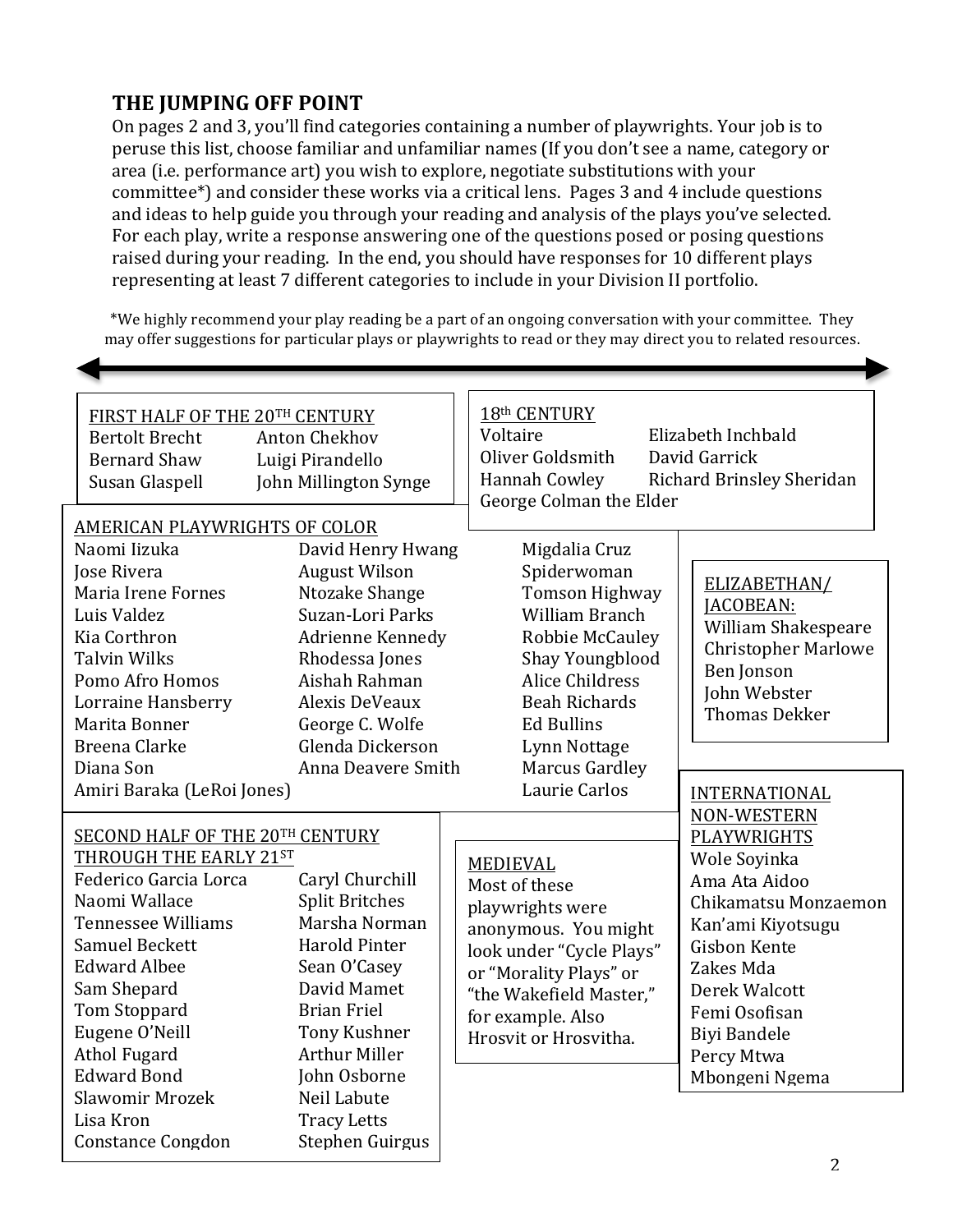| 17th / EARLY 18TH CENTURY<br>Aphra Behn<br><b>Willam Congreve</b><br>William Wycherley<br>Moliere<br>George Etheredge<br>Pedro Calderon (de la Barca) | Pierre Corneille<br>George Lillo<br><b>George Villiers</b><br>Lope de Vega<br>Jean Racine | 19th CENTURY<br>Henrik Ibsen<br>Oscar Wilde | <b>GREEKS</b><br>Euripides<br>Aeschylus<br>Sophicles<br>Aristophanes | <b>ROMANS</b><br>Plautus<br>Terence<br>Seneca<br><b>August Srindberg</b><br><b>Edmond Rostand</b><br>Nicolai Gogol | <b>THEATRE FOR</b><br>YOUNG AUDIENCES<br>James Still<br>Suzan Zeder<br>David Saar<br><b>Aurand Harris</b><br>Laurie Brooks<br>Pamela Sterling<br>Max Bush<br>Jose Cruz Gonzales<br>David Wood |
|-------------------------------------------------------------------------------------------------------------------------------------------------------|-------------------------------------------------------------------------------------------|---------------------------------------------|----------------------------------------------------------------------|--------------------------------------------------------------------------------------------------------------------|-----------------------------------------------------------------------------------------------------------------------------------------------------------------------------------------------|
| Georg Buchner<br>Dion Boucicault                                                                                                                      |                                                                                           |                                             | Franz Wedekind                                                       |                                                                                                                    |                                                                                                                                                                                               |
|                                                                                                                                                       |                                                                                           |                                             | Dumas Pixerecourt                                                    | Victor Hugo                                                                                                        | Paper Bag Players<br>Joanna Halpert-Kraus                                                                                                                                                     |
|                                                                                                                                                       |                                                                                           |                                             |                                                                      |                                                                                                                    |                                                                                                                                                                                               |

## **SUGGESTIONS FOR READING**

#### **THEMATIC INVESTIGATION**

Look thematically at the plays you select in a way that compliments your area of study (for example, you could look at plays about "real" characters from all of the suggested groups listed, or how children are portrayed on stage, or look at comedies across time/place through the reading list).

#### **ALL ABOUT CONTEXT**

The time during which a playwright works greatly impacts the plays written. Consider the context of the play – historical, political, social, religious, etc. How are these factors reflected in the play? Can you ascertain the playwright's affiliations by reading the play?

#### **-ISMS AND ERAS**

The American Heritage Dictionary defines an –ism as a 'distinctive system of beliefs, myth, doctrine or theory that guides a social movement, institution, class or group.' The -isms that have shaped and influenced theatre are many. What  $-\text{ism(s)}$  does the play you read reflect – romanticism, absurdism, realism, postmodernism, etc.? How is the philosophy of this idea manifested in the play? Is this philosophy or style the primary mode of this playwright or did they shift their beliefs and work according to societal changes occurring during their writing? What social factors influenced this playwright? How does the play mirror other art (music, dance, visual art) of the time?

#### **IS IT RELEVANT?**

Did you find the play to be dated or could it speak to an audience today? How has the meaning of the play changed over time? Were there any moments/characters in the play that you think would offend a contemporary audience?

#### **A LITERARY PERSPECTIVE**

Discuss the language utilized in the play. How are the allusions, metaphors, ---- in the play utilized and to what aim?